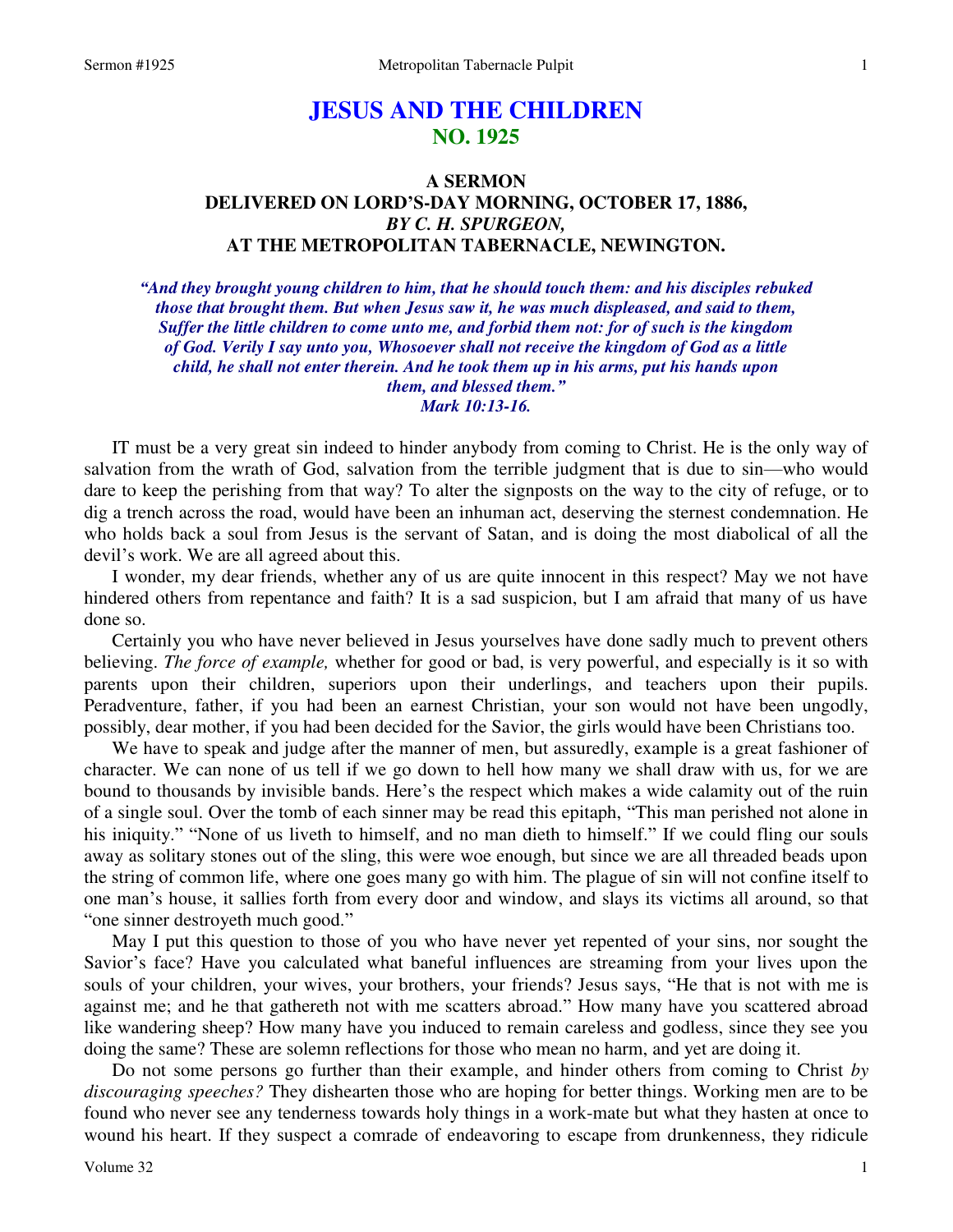him, and if he goes further, and exhibits faith towards God, they make him the football of their contempt. It must entail a fearful responsibility upon a man for him to make himself the opposer of all good in his fellows. Why are so many eager to undertake this responsibility? It is a sorrowful thing that certain men will let others quite alone, and even be friendly with them should they drink, and swear, and commit lewdness, and yet as soon as they have serious thoughts of religion, they attack them bitterly. Half a fault in a Christian is made the theme of the most ungenerous comment, but actual crimes will be excused in an irreligious person.

 Why should men wish to prevent their fellow beings from being saved? Friend, if you choose to ruin your own soul, why should you try to ruin others? Why play the dog in the manger? If you will not have religion for yourself, why not let others have it? It can be no gain to you, either in this world or in the world to come, to stand as with a club at the gates of life to drive back all who would enter thereat.

 Again, certain would-be wise people hinder souls from coming to Christ *by cunningly insinuating doubts* about the revelation of the divine word. They have heard from an infidel lecturer, or from some "modern thought" preacher, a dangerous piece of error, and they no sooner find a young mind inclined to serious things than they at once repeat this pretty lie. By their captious questions they stagger young minds. By their evil teaching they dry up the springs of repentance, and paralyze the strength of faith. Fierce as Pharaoh, they would throw all new-born faith into the river of doubt. Cruel as the Prince of Darkness, they would quench every newly-kindled candle of hope. They are more diligent to destroy the faith than others are to spread it.

 What an accumulation of guilt must be resting upon the mind of the man who breathes out doubt as other men breathe air! Neither God, nor Christ, nor heaven, nor hell, can escape the foul steam of his infidelity. See how he blasts the souls on whom he breathes! Calculate his crimes. Put down the soulmurders of which he is guilty. Item, a young man decoyed from the Bible class, familiarized with blasphemous notions, and then led into outward sin and speedy death. Write that down in blood.

 Note the next item, a young girl, once hopeful and considerate, impressed by the supposed scientific knowledge of an unbeliever, led from the faith of her mother, and by and by snared by the world so as to live and die impenitent. Write that also in blood to be demanded at the doubter's door in the last great day! Woe unto those who act the part of jackals to the lion of hell! May God give repentance to those who have been the bodyguard of the Prince of Darkness, doing his murderous work with both their hands by denying the truth and sowing the seeds of unbelief! If I speak to any such, I do it with sorrowful indignation, and I beg them to turn from their evil way.

 In many ways evil-minded persons may lead others to that evil decision which in the ungodly almost occupies the same place as conversion in the case of the regenerate. Minds in their early days are plastic. The first seven years of our being often shape all the rest, at any rate, give to godly teaching the first twelve years of any child, and it will be difficult to erase the writing. Some seem to take a wretched delight in stamping upon the soft clay their own vile impress, and in confirming upon youth the dangerous tendencies already present. These people work conversions unto evil, by which young minds become settled in vice, and established in wickedness.

 God save us from hindering a single soul from coming to Christ and heaven. I cannot help trembling sometimes lest a cold and chilly sermon of mine should wither young buds of promise, lest in the prayer meeting a wandering, rambling prayer from a heartless professor should damp the rising earnestness of a tearful seeker.

 I tremble for you, my dear brethren and sisters in Christ, lest levity of conversation, worldliness of conduct, inconsistency of behavior, or callousness of demeanor, should in any one of you, at any time, turn the lame out of the way, or give cause of stumbling to one of the Lord's little ones. Lord, save me from being a partaker in other men's sins, and especially in being in any measure the cause of another man's destruction! Oh to be clear of the blood of all men! God forbid that we should be accomplices in the murder of souls, either before the fact, or in the fact, or after the fact, for in each of these ways we may be guilty. God help us, brethren, to avoid this great sin of hindering others in their coming to Christ.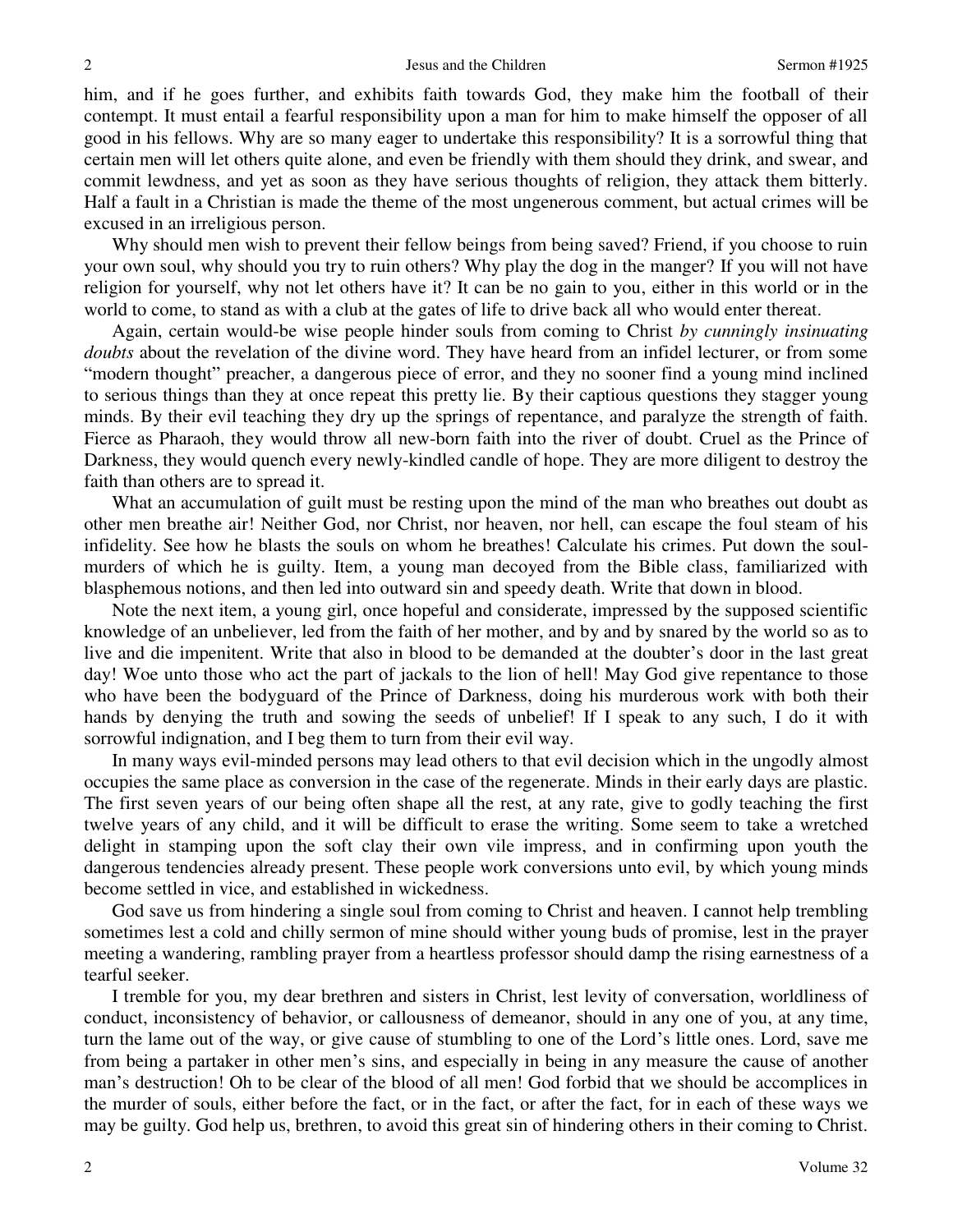Yet this is not the subject of my discourse this morning, I shall only deal with a single form of it. I am going to speak upon the great sin of hindering the young from coming to Christ. First, *let us describe it,* secondly, *let us watch its action,* thirdly, *let us see how Jesus Christ condemns it,* and then, lastly, *let us take a hint from the doctrine which our Lord incidentally lays down*. It may be that the Lord will bless this to our souls.

**I.** LET US DESCRIBE THIS SIN of hindering young children from coming to Christ.

 First, I may say of it that it is *very common,* it must be common, or else it would not have been found among the twelve apostles. The immediate disciples of our Lord were a highly honorable band of men, despite their mistakes and shortcomings, they must have been greatly sweetened by living near to one so perfect and so full of love. I gather, therefore, that if these men, who were the cream of the cream, rebuked the mothers who brought their young children to Christ, it must be a pretty common offense in the church of God. I fear that the chilling frost of this mistake is felt almost everywhere.

 I am not going to make any ungenerous statement, but I think if a little personal investigation were made many of us might find ourselves guilty upon this point, and might be led to cry, with Pharaoh's butler, "I do remember my faults this day." Have we laid ourselves out for the conversion of children, as much as we have done for the conversion of grown-up folks? What? Do you think me sarcastic? Do you not lay yourselves out for anybody's conversion? What must I say to you? It is dreadful that the Cainite spirit should enter a believer's heart and make him say, "Am I my brother's keeper?"

 It is a shocking thing that we should ourselves, eat the fat, and drink the sweet, and leave the famishing multitudes to perish. But tell me now; if you did care for the salvation of souls, would you not think it rather too commonplace a matter to begin with boys and girls? Yes, and your feeling is shared by many. The fault is common.

 I believe, however, that this feeling, in the case of the apostles, *was caused by zeal for Jesus*. These good men thought that the bringing of children to the Savior would cause an interruption, He was engaged in much better work, He had been confounding the Pharisees, instructing the masses, and healing the sick. Could it be right to pester Him with children? The little ones would not understand His teaching, and they did not need His miracles, why should they be brought in to disturb His great doings? Therefore the disciples as good as said, "Take your children back, good women. Teach them the law yourselves, and instruct them in the Psalms and the Prophets, and pray with them.

 Every child cannot have Christ's hands laid on it. If we suffer one set of children to come, we shall have all the neighborhood swarming about us, and the Savior's work will be grievously interrupted. Do you not see this? Why do you act so thoughtlessly?" The disciples had such reverence for their Master that they would send the prattlers away, lest the great Rabbi should seem to become a mere teacher of babes. This may have been a zeal for God, but it was not according to knowledge.

 Thus in these days certain brethren would hardly like to receive many children into the church, lest it should become a society of boys and girls. Surely, if these come into the church in any great numbers, the church may be spoken of in terms of reproach! The outside world will call it a mere Sunday school.

 I remember that when a fallen woman had been converted in one of our county towns, there was an objection among certain professors to her being received into the church, and certain lewd fellows of the baser sort even went the length of advertising upon the walls the fact that the Baptist minister had baptized a harlot. I told my friend to regard it as an honor. Even so, if any reproach us with receiving young children into the church, we will wear the reproach as a badge of honor. Holy children cannot possibly do us any harm. God will send us sufficient of age and experience to steer the church prudently. We will receive none who fail to yield evidence of the new birth, however old they may be, and we will shut out no believers, however young they may be. God forbid that we should condemn our cautious brethren, but at the same time we wish their caution would show itself where it is more required. Jesus will not be dishonored by the children, we have far more cause to fear the adults.

 The apostles' rebuke of the children arose in a measure from *ignorance of the children's need*. If any mother in that throng had said, "I must bring my child to the Master, for he is sorely afflicted with a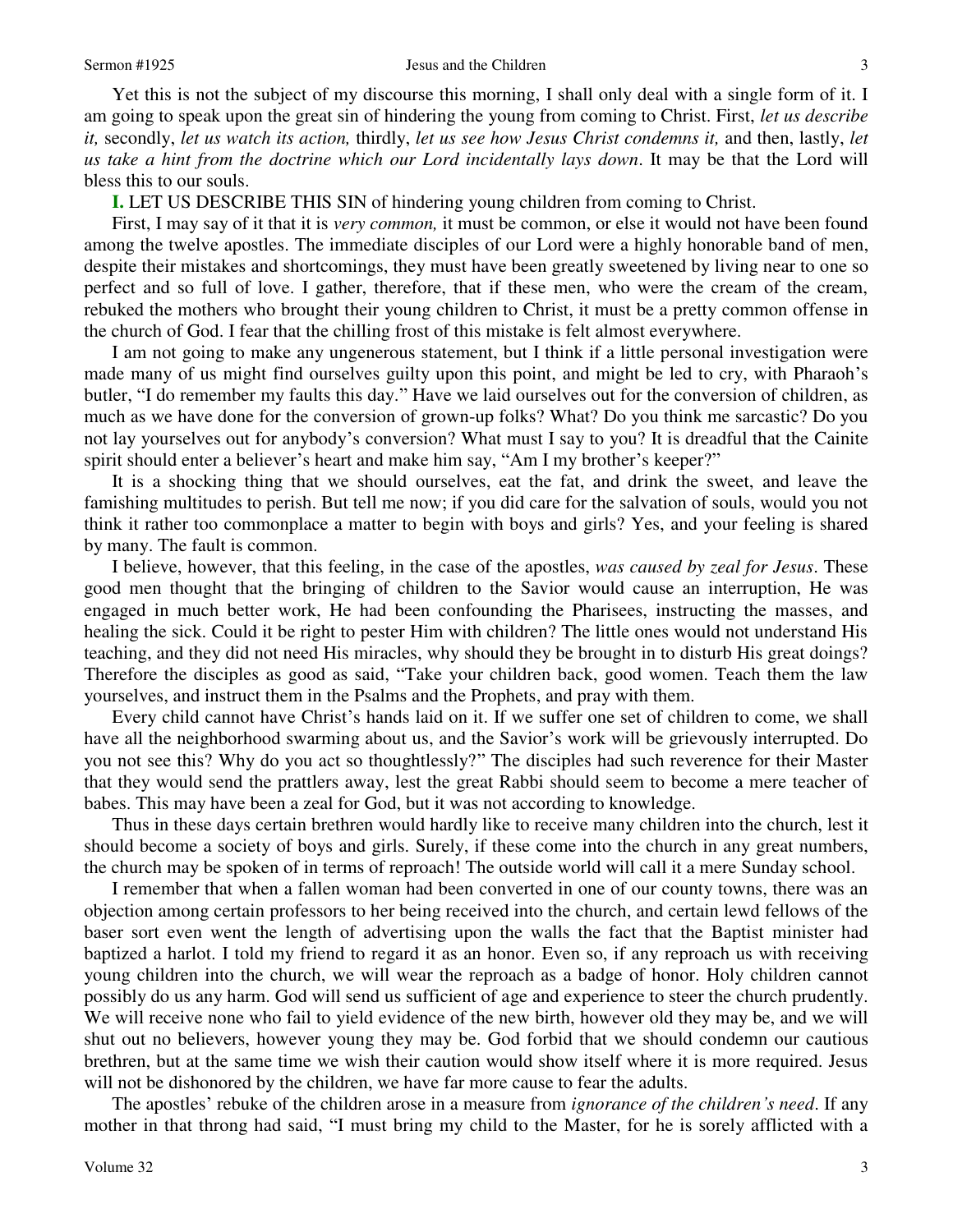devil," neither Peter, nor James, nor John would have demurred for a moment, but would have assisted in bringing the possessed child to the Savior. Or suppose another mother had said, "My child has a pining sickness upon it, it is wasted to skin and bone, permit me to bring my darling, that Jesus may lay His hands upon her"—the disciples would all have said, "Make way for this woman and her sorrowful burden." But these little ones with bright eyes, and prattling tongues, and leaping limbs, why should they come to Jesus?

 Ah, friends! They forgot that in those children, with all their joy, their health, and their apparent innocence, there was a great and grievous need for the blessing of a Savior's grace. If you indulge in the novel idea that *your* children do not need conversion, that children born of Christian parents are somewhat superior to others, and have good within them which only needs development, one great motive for your devout earnestness will be gone.

 Believe me, brethren, your children need the Spirit of God to give them new hearts and right spirits, or else they will go astray as other children do. Remember that however young they are, there is a stone within the youngest breast, and that stone must be taken away, or be the ruin of the child. There is a tendency to evil even where as yet it has not developed into act, and that tendency needs to be overcome by the divine power of the Holy Spirit, causing the child to be born again.

 Oh that the church of God would cast off the old Jewish idea which still has such force around us, namely, that natural birth brings with it covenant privileges! Now, even under the old dispensation there were hints that the true seed was not born after the flesh, but after the spirit, as in the case of Ishmael and Isaac, and Esau and Jacob. Will not even the church of God know that "That which is born of the flesh is flesh; and that which is born of the Spirit is spirit"? "Who can bring a clean thing out of an unclean?"

 The natural birth communicates nature's filthiness, but it cannot convey grace. Under the new covenant we are expressly told that the sons of God are "born, not of blood, nor of the will of the flesh, nor of the will of man, but of God." Under the old covenant, which was typical, the birth according to the flesh yielded privilege, but to come at all under the covenant of grace you must be born again. The first birth brings you nothing but an inheritance with the first Adam, you must be born again to come under the headship of the second Adam.

 But it is written, says one, "that the promise is unto you, and to your children." Dear friends, there never was a grosser piece of knavery committed under heaven than the quotation of that text as it is usually quoted. I have heard it quoted many times to prove a doctrine which is very far removed from that which it clearly teaches. If you take one half of any sentence which a man utters, and leave out the rest, you may make him say the opposite of what he means. What do you think that text really is? See Acts 2:39, "The promise is unto you, and to your children, and to all that are afar off, even as many as the Lord our God shall call."

 This grandly wide statement is the argument on which is founded the exhortation, "Repent, and be baptized every one of you." It is not a declaration of privilege special to any one, but a presentation of grace as much to all that are afar off as to them and to their children. There is not a word in the New Testament to show that the benefits of divine grace are in any degree transmitted by natural descent, they come "to as many as the Lord our God shall call," whether their parents are saints or sinners. How can people have the impudence to tear off half a text to make it teach what is not true?

 No, brethren, you must sorrowfully look upon your children as born in sin, and shapen in iniquity, "heirs of wrath, even as others," and though you may yourself belong to a line of saints, and trace your pedigree from minister to minister, all eminent in the church of God, yet your children occupy precisely the same position by their birth as other people's children do, so that they must be redeemed from under the curse of the law by the precious blood of Jesus, and they must receive a new nature by the work of the Holy Ghost. They are favored by being placed under godly training, and under the hearing of the Gospel, but their need and their sinfulness are the same as in the rest of the race. If you think of this, you will see the reason why they should be brought to Jesus Christ—a reason why they should be brought as speedily as possible in the arms of your prayer and faith to Him who is able to renew them.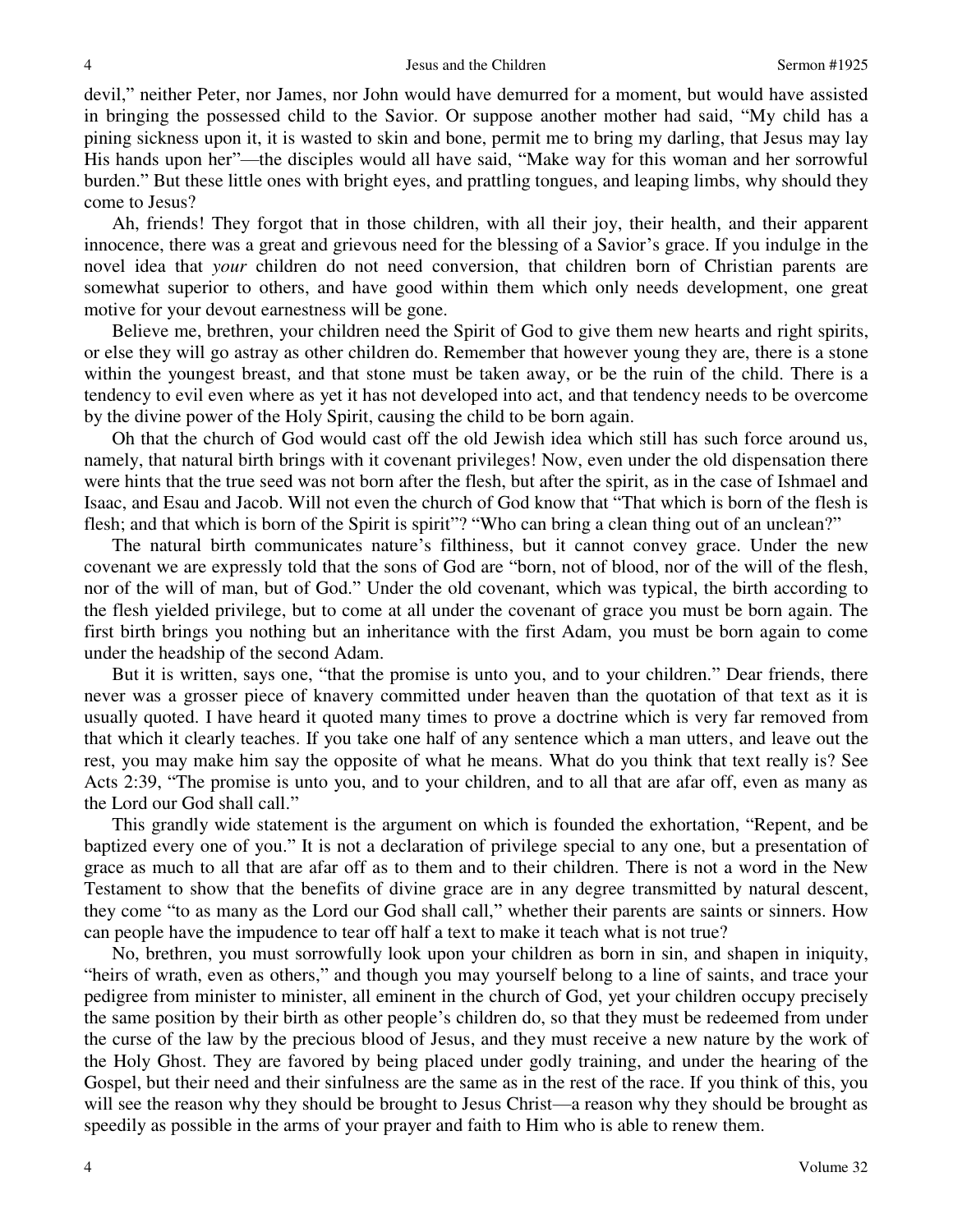#### Sermon #1925 **Sermon #1925** Jesus and the Children 5

 Also, no doubt, this feeling that children may not come to Christ may be derived from *a doubt about their capacity to receive the blessing which Jesus is able to give*. Upon this subject, if I were at this moment to deal with facts alone, and not with mere opinion, I could spend the whole morning in giving details of young children whom I have personally conversed with, some of them very young children indeed. I will say broadly that I have more confidence in the spiritual life of the children that I have received into this church than I have in the spiritual condition of the adults thus received.

 I will even go further than that, and say that I have usually found a clearer knowledge of the Gospel and a warmer love to Christ in the child converts than in the man converts. I will even astonish you still more by saying that I have sometimes met with a deeper spiritual experience in children of ten and twelve than I have in certain persons of fifty and sixty. It is an old proverb that some children are born with beards. Some boys are little men, and some girls are little old women. You cannot measure the lives of any of us by our ages.

 I knew a boy who, when he was fifteen, often heard old Christian people say, "The boy is sixty years old, he speaks with such insight into divine truth." I believe that this youth at fifteen did know far more of the things of God, and of soul travail, than any around him, whatever their age might be. I cannot tell you why it is, but so I do know it is, that some are old when they are young, and some are very green when they are old, some are wise when you would expect them to be otherwise, and others are very foolish when you might have expected that they had quitted their folly.

 Oh, dear friends, talk not of a child's incapacity for repentance! I have known a child weep herself to sleep by the month together under a crushing sense of sin. If you would know a deep, and bitter, and awful fear of the wrath of God, let me tell you what I felt as a boy. If you would know joy in the Lord, many a child has been as full of it as his little heart could hold. If you want to know what faith in Jesus is, you must not look to those who have been be muddled by the heretical jargon of the times, but to the dear children who have taken Jesus at His word, and believed in Him, and loved Him, and therefore know and are sure that they are saved.

 Capacity for believing lies more in the child than in the man. We grow less rather than more capable of faith, every year brings the unregenerate mind further away from God, and makes it less capable of receiving the things of God. No ground is more prepared for the good seed than that which as yet has not been trodden down as the highway, nor has been as yet overgrown with thorns. Not yet has the child learned the deceits of pride, the falsehoods of ambition, the delusions of worldliness, the tricks of trade, the sophistries of philosophy, and so far it has an advantage over the adult. In any case the new birth is the work of the Holy Ghost, and He can as easily work upon youth as upon age.

 Some, too, have hindered the children because they have been *forgetful of the child's value*. The soul's price does not depend upon its years. "Oh, it is only a child!" "Children are a nuisance." "Children are always getting in the way." This talk is common. God forgive those who despise the little ones. Will you be very angry if I say that a boy is more worth saving than a man? It is infinite mercy on God's part to save those who are seventy, for what good can they now do with the fag end of their lives? When we get to be fifty or sixty, we are almost worn out, and if we have spent all our early days with the devil, what remains for God?

 But these dear boys and girls—there is something to be made out of them. If now they yield themselves to Christ they may have a long, happy, and holy day before them in which they may serve God with all their hearts. Who knows what glory God may have of them? Heathen lands may call them blessed. Whole nations may be enlightened by them. If a famous schoolmaster was accustomed to take his hat off to his boys because he did not know whether one of them might not be Prime Minister, we may justly look with awe upon converted children, for we do not know how soon they may be among the angels, or how greatly their light may shine among men. Oh, brethren and sisters, let us estimate children at their true valuation, and we shall not keep them back, but we shall be eager to lead them to Jesus at once.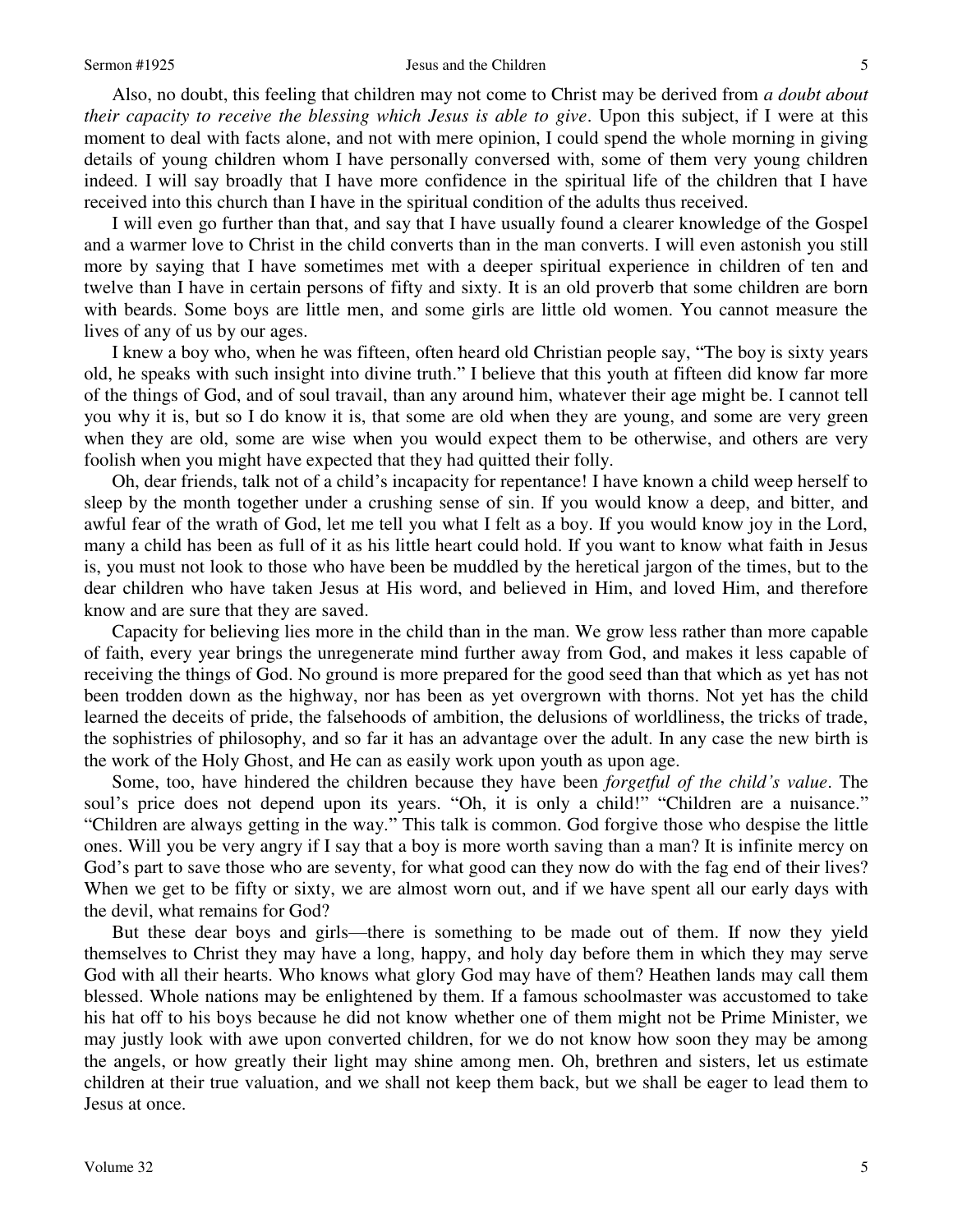In proportion to our own spirituality of mind, and in proportion to our own child-likeness of heart, we shall be at home with children, and we shall enter into their early fears and hopes, their budding faith and opening love. Dwelling among young converts, we shall seem to be in a garden of flowers, in a vineyard where the tender grapes give a good smell.

**II.** Secondly, concerning this hindering of children, LET US WATCH ITS ACTION.

 I think the results of this sad feeling about children coming to the Savior is to be seen, first, in the fact that often there is *nothing in the service for the children*. The sermon is over their heads, and the preacher does not think that this is any fault, in fact, he rather rejoices that it is so. Some time ago a person who wanted, I suppose, to make me feel my own insignificance, wrote to say that he had met with a number of Negroes who had read my sermons with evident pleasure, and he wrote that he believed they were very suitable for what he was pleased to call "niggers." Yes, my preaching was just the sort of stuff for "niggers".

 The gentleman did not dream what sincere pleasure he caused me, for if I am understood by poor people, by servant girls, by children, I am sure I can be understood by others. I am ambitious of preaching for "niggers", if by these you mean the lowest, the rag-tag and bob-tail. I think nothing greater than to win the hearts of the lowly. So with regard to children. People occasionally say of such a one, "He is only fit to teach children, he is no preacher." Sirs, I tell you that in God's sight he is no preacher who does not care for the children. There should be at least a part of every sermon and service that will suit the little ones. It is an error which permits us to forget this.

 Parents sin in the same way when they *omit religion from the education of their children*. Perhaps the thought is that their children cannot be converted while they are children, and so they think it of small consequence where they go to school in their tender years. But it is not so. Many parents even forget this when their girls and boys are closing their school days. They send them away to the Continent, to places foul with every moral and spiritual danger, with the idea that there they can complete an elegant education. In how many cases I have seen that education completed, and it has produced young men who are thorough-paced profligates, and young women who are mere flirts.

 As we sow we reap. Let us expect our children to know the Lord. Let us from the beginning mingle the name of Jesus with their A B Cs. Let them read their first lessons from the Bible. It is a remarkable thing that there is no book from which children learn to read so quickly as from the New Testament, there is a charm about that book which draws forth the infant mind. But oh, dear friends, let us never be guilty, as parents, of forgetting the religious training of our children, for if we do we may be guilty of the blood of their souls.

 Another result is that *the conversion of children is not expected* in many of our churches and congregations. I mean, that they do not expect the children to be converted as children. The theory is that if we can impress youthful minds with principles which may in later years prove useful to them, we have done a great deal, but to convert children as children, and to regard them as being as much believers as their seniors, is regarded as absurd.

 To this supposed absurdity I cling with all my heart. I believe that of children is the kingdom of God, both on earth and in heaven. It is a sacred joy to me on Thursday night to notice certain boys and girls who have for a long time attended the pastor's prayer meeting with great regularity. Some of you old folks do not come and pray for your pastor, but these children do, for they love their pastor, and he, on his part, highly values their prayers. Happy church which is adorned and blessed by prayers of dear children who early learn to cry to the great Father for the hallowing of His name and the coming of His kingdom! We expect to see children converted, and we do see it.

 Another ill result is that *the conversion of children is not believed in*. Certain suspicious people always file their teeth a bit when they hear of a newly-converted child, they will have a bite at him if they can. They very rightly insist upon it that these children should be carefully examined before they are baptized and admitted into the church, but they are wrong in insisting that only in exceptional instances are they to be received. We quite agree with them as to the care to be exercised, but it should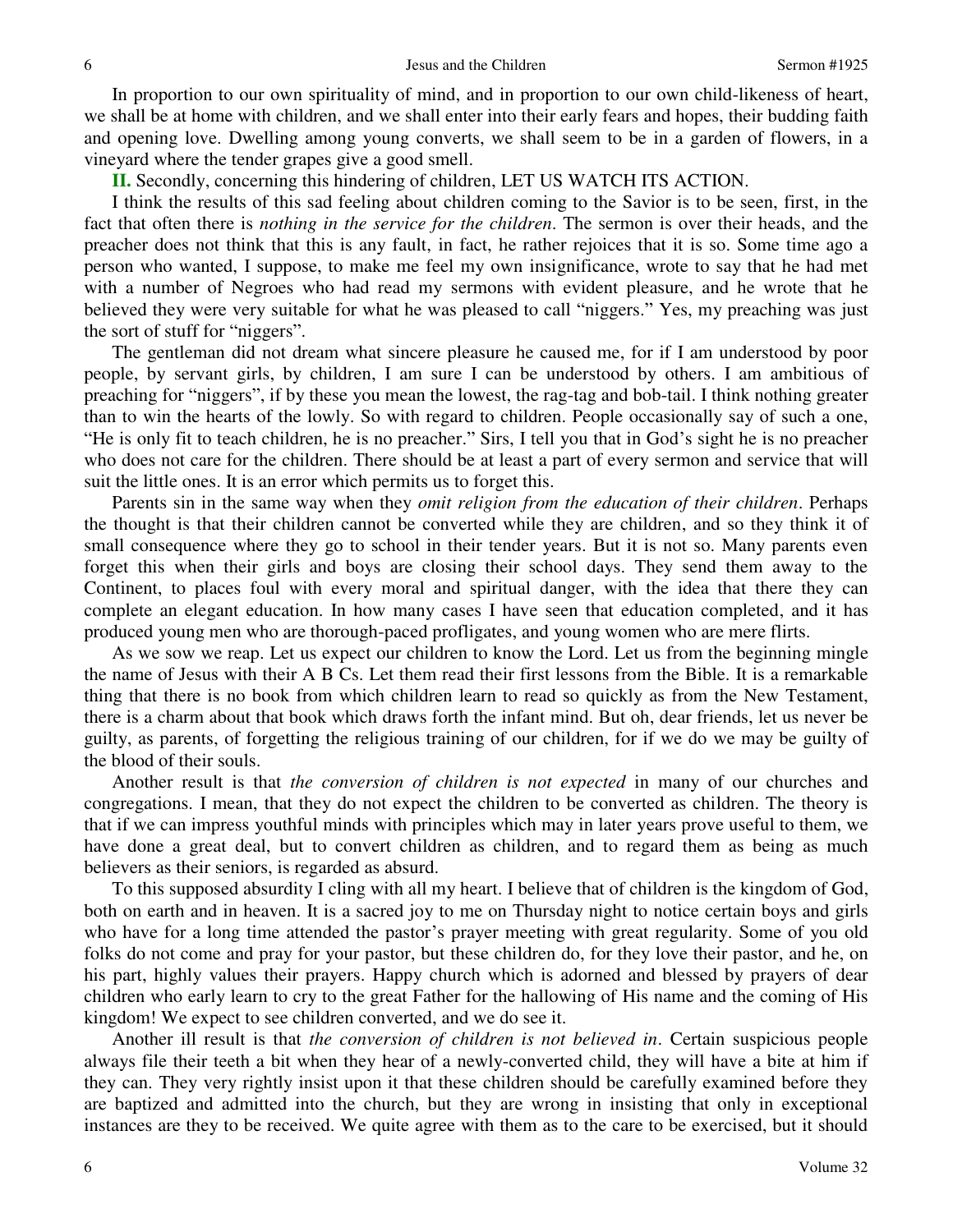be the same in all cases, and neither more nor less in the cases of children. I thank God that the most of those dear children who have been added to this church could stand a rigid examination in doctrinal matters, and would bear favorable comparison with the older folks, but still it seems to me a very hard thing that a high degree of knowledge should be expected of them.

 How often do people expect to see in boys and girls the same solemnity of behavior which is seen in older people! It would be a good thing for us all if we had never left off being boys and girls, but had added to all the excellences of a child the virtues of a man. Surely it is not necessary to kill the child to make the saint. It is thought by the more severe that a converted child must become twenty years older in a minute.

 A very solemn person once called me from the play-ground after I had joined the church and warned me of the impropriety of playing at trap, bat, and ball with the boys. He said, "How can you play like others if you are a child of God?" I answered that I was employed as an usher, and it was part of my duty to join in the amusements of the boys. My venerable critic thought that this altered the matter very materially, but it was clearly his view that a converted boy, as such, ought never to play! What foolery, brethren! I will say no more.

 Do not others expect from children more perfect conduct than they themselves exhibit? If a gracious child should lose his temper, or act wrongly in some trifling thing through forgetfulness, straightway he is condemned as a little hypocrite by those who are a long way from being perfect themselves. Jesus says, "Take heed that ye despise not one of these little ones." Take heed that you say not an unkind word against your younger brethren in Christ, your little sisters in the Lord. Jesus sets such great store by His dear lambs that He carries them in His bosom, and I charge you who follow your Lord in all things to show a like tenderness to the little ones of the divine family. I will not say more on that point.

**III.** And now let us notice, thirdly, HOW JESUS CONDEMNED THIS FAULT.

 First, He condemned it as *contrary to His own spirit*. "They brought young children to him, that he should touch them: and his disciples rebuked those that brought them. But when Jesus saw it, he was much displeased." He was not often displeased, certainly He was not often "much displeased," and when He was much displeased we may be sure that the cause was serious. He was displeased at these children being pushed away from Him, for it was so contrary to His mind about them.

 The disciples did *wrong to the mothers,* they rebuked the parents for doing a motherly act—for doing, in fact, that which Jesus loved them to do. They brought their children to Jesus out of respect to Him, they valued a blessing from His hands more than gold, they expected that the benediction of God would go with the touch of the great Prophet. They may have hoped that a touch of the hand of Jesus would make their children's lives bright and happy. Though there may have been a measure of weakness in the parents' thought, yet the Savior could not judge hardly of that which arose out of reverence to His person. He was therefore much displeased to think that those good women, who meant Him honor, should be roughly repulsed.

 There was also *wrong done to the children*. Sweet little ones! what had they done that they should be chided for coming to Jesus? They had not meant to intrude. Dear things! they would have fallen at His feet in reverent love for the sweet-voiced teacher, who charmed not only men, but children, by His tender words. The little ones meant no ill, and why should they be blamed?

 Besides, there was *wrong done to Himself.* It might have made men think that Jesus was stiff, reserved, and self-exalted, like the Rabbis. If they had thought that He could not condescend to children they would have sadly slandered the repute of His great love. His heart was a great harbor, wherein many little ships might cast anchor. Jesus, the child-man, was never more at home than with children. The holy child Jesus had an affinity for children. Was He to be represented by His own disciples as shutting the door against children? It would do sad injury to His character. Therefore, grieved at the triple evil which wounded the mothers, the children and Himself, He was sorely displeased.

 Anything we do to hinder a dear child from coming to Jesus greatly displeases our dear Lord. He cries to us, "Stand off. Let them alone. Let them come to Me, and forbid them not." Dear grey-headed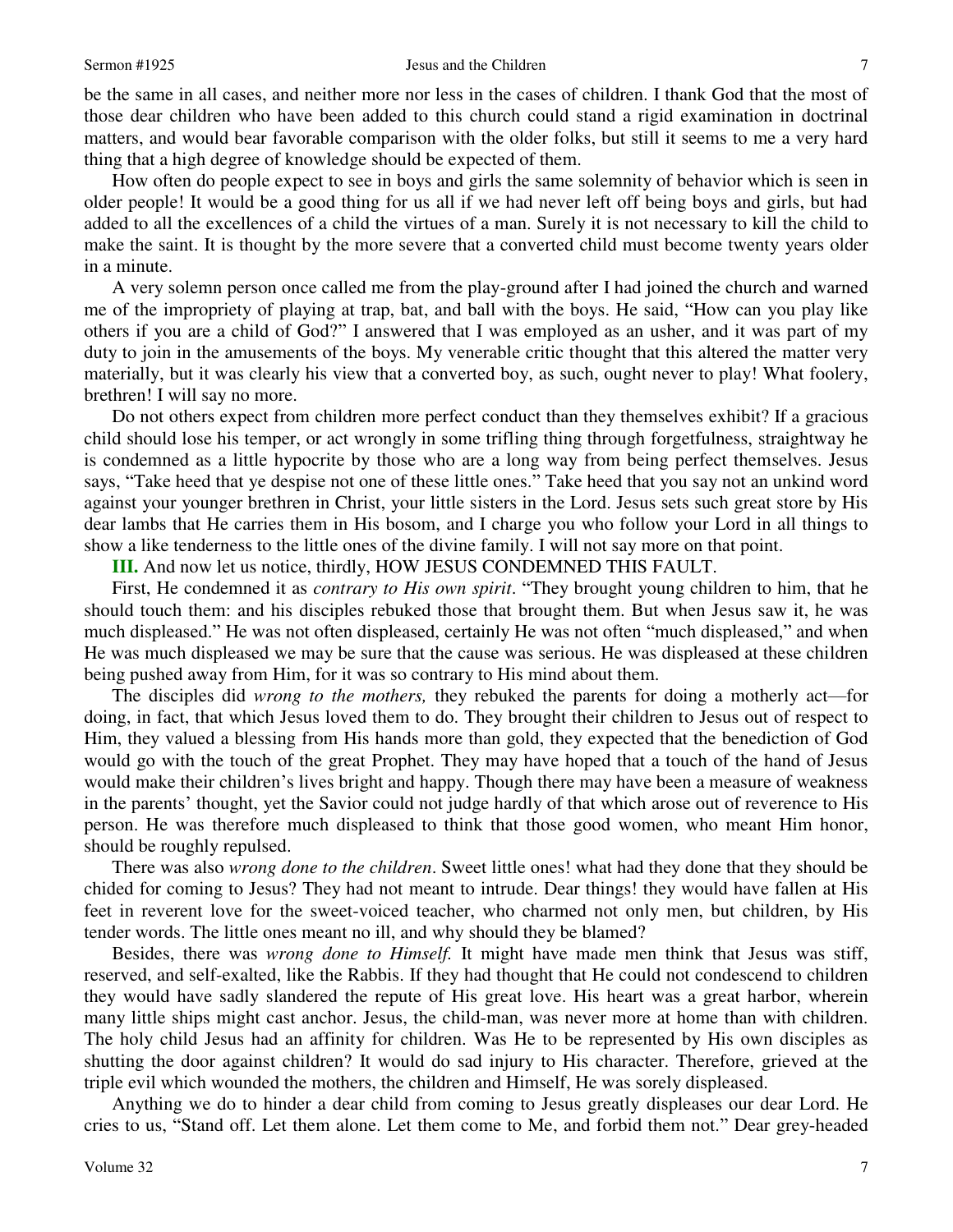friend, who are so strict and good, I must get you to stand back a bit, and suffer that child to come to Jesus, for I do not wish the Lord to be displeased with you. And you, good Christian sister, who have curdled a little in your temper, I must beg you be quiet, lest the Lord should be displeased with you, as He will be if you forbid the children to come to Him. So, you see, it was contrary to His spirit.

 Next, *it was contrary to His teaching*, for He went on to say, "Whosoever shall not receive the kingdom of God as a little child, he shall not enter therein." Christ's teaching was not that there is something in us to fit us for the kingdom, and that a certain number of years may make us capable of receiving grace. His teaching all went the other way, namely, that we are to be nothing, and that the less we are and the weaker we are, the better, for the less we have of self the more room there is for His divine grace.

 Do you think to come to Jesus up the ladder of knowledge? Come down, sir, you will meet Him at the foot. Do you think to reach Jesus up the steep hill of experience! Come down, dear climber, He stands in the plain. "Oh! but when I am old, I shall then be prepared for Christ." Stay where you are, young man, Jesus meets you at the door of life, you were never more fit to meet Him than just now. He asks nothing of you but that you will be nothing, and that He may be all in all to you. That is His teaching, and to send back the child because it has not this or that is to fly in the teeth of the blessed doctrine of the grace of God.

 Once more, *it was quite contrary to Jesus Christ's practice*. He made them see this, for "He took them up in his arms, put his hands upon them, and blessed them." All His life long there is nothing in Him like rejection and refusing. He says truly, "Him that cometh to me I will in no wise cast out." If He did cast out any because they were too young, the text would be falsified at once, but that can never be. He is the receiver of all who come to Him. It is written, "This man receiveth sinners, and eateth with them." All His life He might be drawn as a shepherd with a lamb in His bosom, never as a cruel shepherd setting his dogs upon the lambs and driving them and their mothers away. I have neither time nor strength to say more, and I must close with a mere glance at our last point.

**IV.** LET US TAKE THE HINT WHICH JESUS GIVES TO THOSE WHO WOULD COME TO HIM.

"Whosoever shall not receive the kingdom of God as a little child, he shall not enter therein." How I wish that all my congregation would come and receive Christ as a little child receives Him! The little child has no prejudices, no preconceived theories nor opinions it cannot give up, it believes what Jesus says. You must come in the same way to learn of Christ. I fear you know a great deal—throw it out the window. You have made up your mind about a great many things—unmake your mind, and be as wax to the seal before Him.

 A little child believes with an unquestioning faith which makes everything vivid and real. Believe just so! The child believes in all humility, looking up to its teacher, and receiving its teacher's word as decisive. Believe in Jesus just so! Say, "Lord, I am a know-nothing, I come to You to be taught. I am nothing, be You my all in all."

 A child when it comes to Christ comes very sincerely, and with all its heart. It knows nothing of sinister motives, or of formality. Its repentance and faith are genuine. I wish you would come to Christ this morning, you poor guilty ones, in real earnest, just as you are. Do not play at religion any more. Do not look for fine words with which to trim yourselves and make your prayers look neat and pretty, but come as a child does, in all simplicity, not ashamed to talk as your heart feels.

 When a child believes in Jesus it cares nothing for critical points. That is the way you must come to Christ. You that have always been inventing religious conundrums, you that for many years have been readers of the last new novels in modern theology—for they are mere novels, and nothing better, you that have addled your brains with the vain thoughts of vain men, come to Jesus as you are, and believe what Jesus says because Jesus says it. Take Christ at His word, and trust Him, that is the way to be saved.